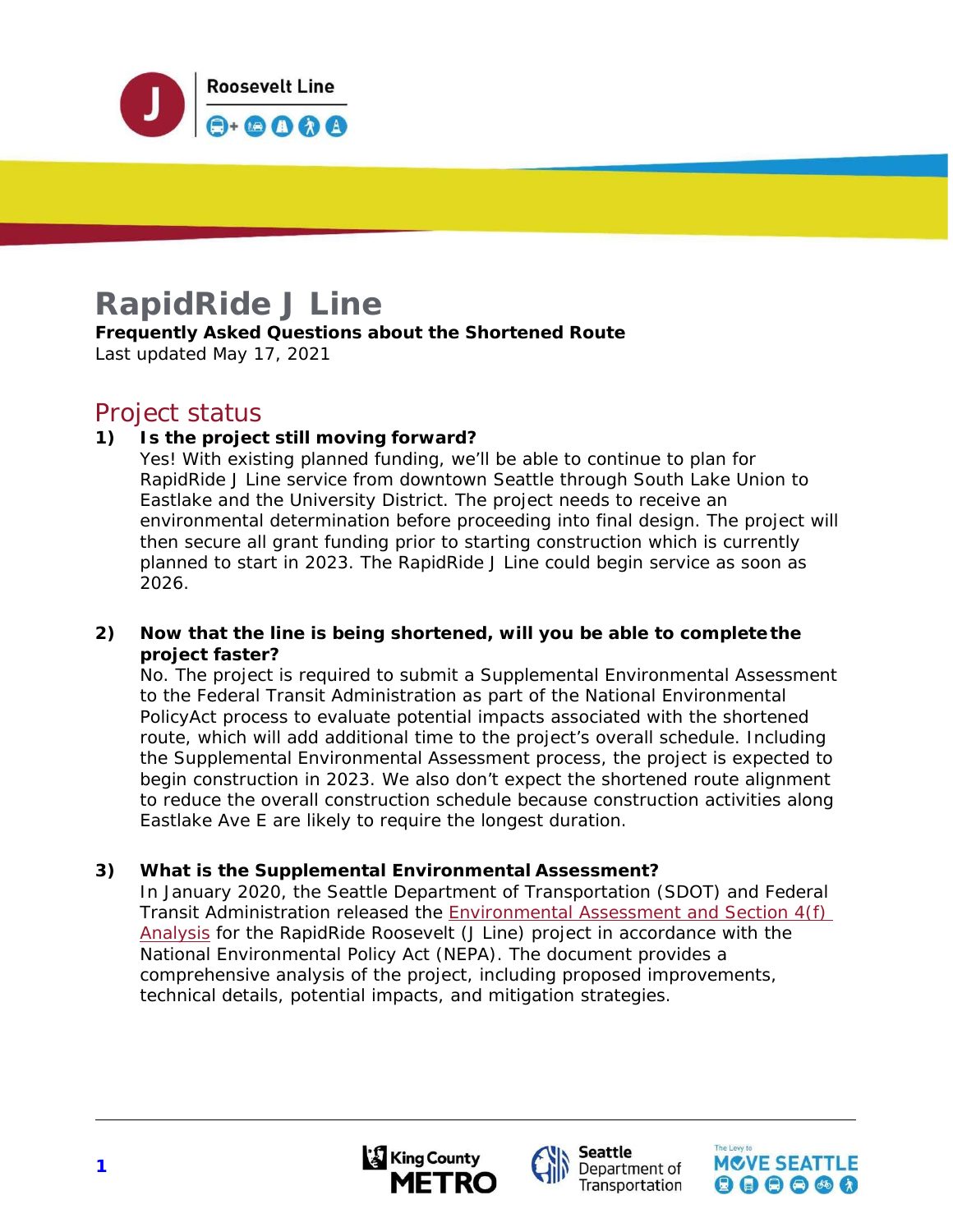

Before we advance into final design, as noted above, the project is required to submit a Supplemental Environmental Assessment to the Federal Transit Administration to analyze any new impacts from the shortened route, north of the University Bridge. The Supplemental Environmental Assessment will includea formal public comment period in 2021. The Federal Transit Administration will then make an environmental determination based on both the original assessment and the Supplemental Environmental Assessment. The nearly 400 comments we received on the original Environmental Assessment will be addressed when the environmental determination is issued.

With the Supplemental Environmental Assessment process, construction for the project is now expected to start in 2023.

#### **4) Will the modified RapidRide J Line still maintain RapidRide levels of service?**

Yes. The modified route will still meet RapidRide levels of service.

The Supplemental Environmental Assessment will evaluate the shortened alignment's specific impacts on service, including travel time and frequency. Some stations near the U District Link Station may include a modified RapidRide station design due to space constraints and rider needs. For example, the final northbound station will not include a shelter because riders are only dropped off there, so people aren't waiting for a bus at this location.

#### **5)** Will the project name be changed from RapidRide Roosevelt to something **else?**

When service starts, the route will be called the RapidRide J Line, so we've started to use RapidRide J Line to describe the construction project as well. To support that transition, we've used a combined name for the past year: RapidRide Roosevelt Project (RapidRide J Line). The ongoing Environmental Assessment refers to the project as the RapidRide Roosevelt project. To avoid confusion, we'll continue to use both names until we receive an environmental determination.

### **6) With COVID-19 changing travel patterns, is RapidRide J Line still needed?**

While COVID-19 is unprecedented, our communities still need RapidRide J Line.

- The University of Washington and surrounding commercial district are more stable demand drivers. During COVID, the current route 70 has maintained a high ridership.
- Given the rise in telework, households may also decide to downsize to onecar and rely on transit more actively.





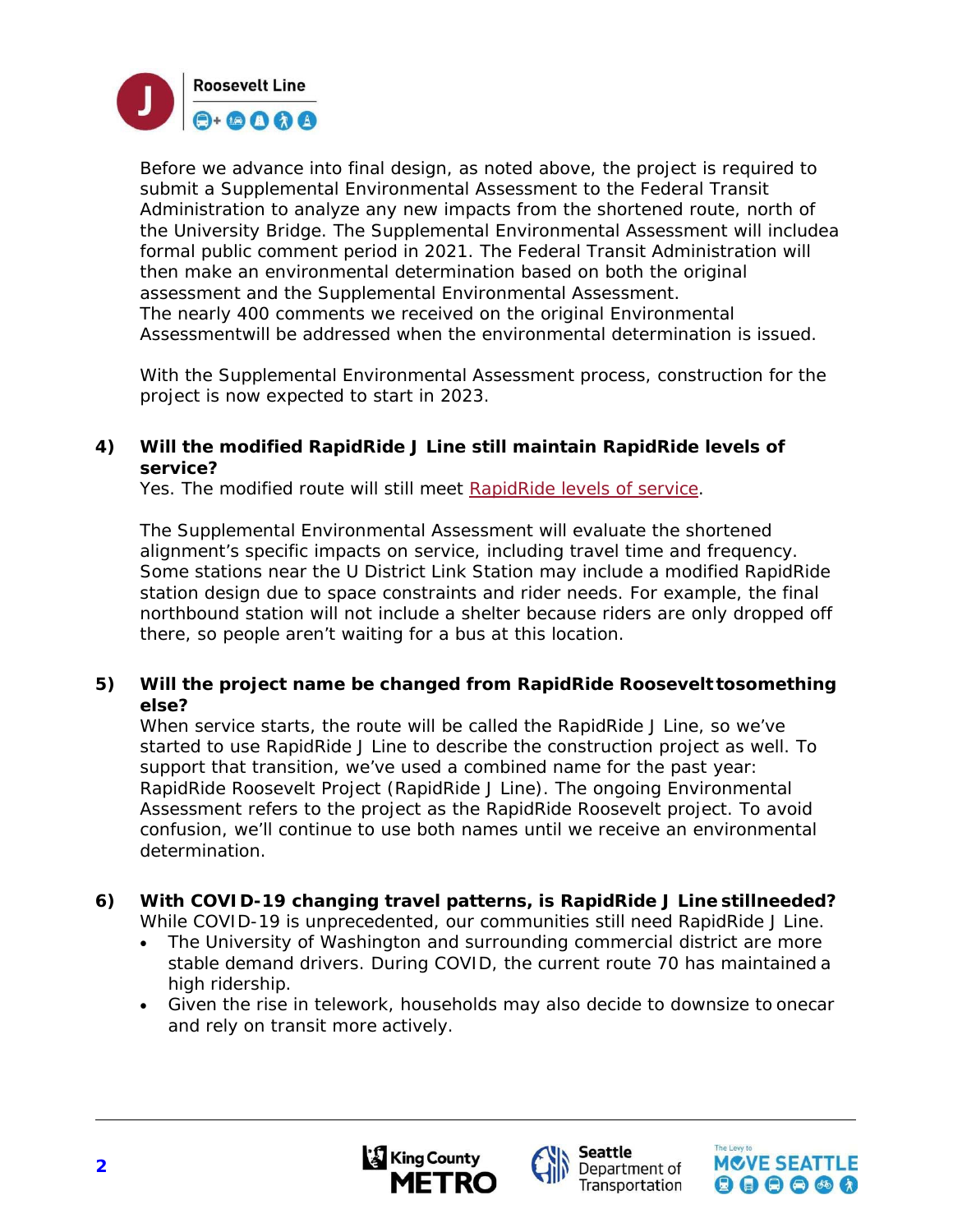

- Even if the job and population growth along the route stagnates, the route would benefit from the infrastructure upgrades that improve transit frequency, travel time, and reliability.
- Transportation is the largest source of emissions, contributing 62% of greenhouse gas emissions in Seattle. Providing attractive alternatives to driving alone is critical to meeting Seattle's climate change goals.

## Shortened route in the U District and Roosevelt neighborhoods

**7) Where will the RapidRide J Line actually end, turn around, and layover?** 







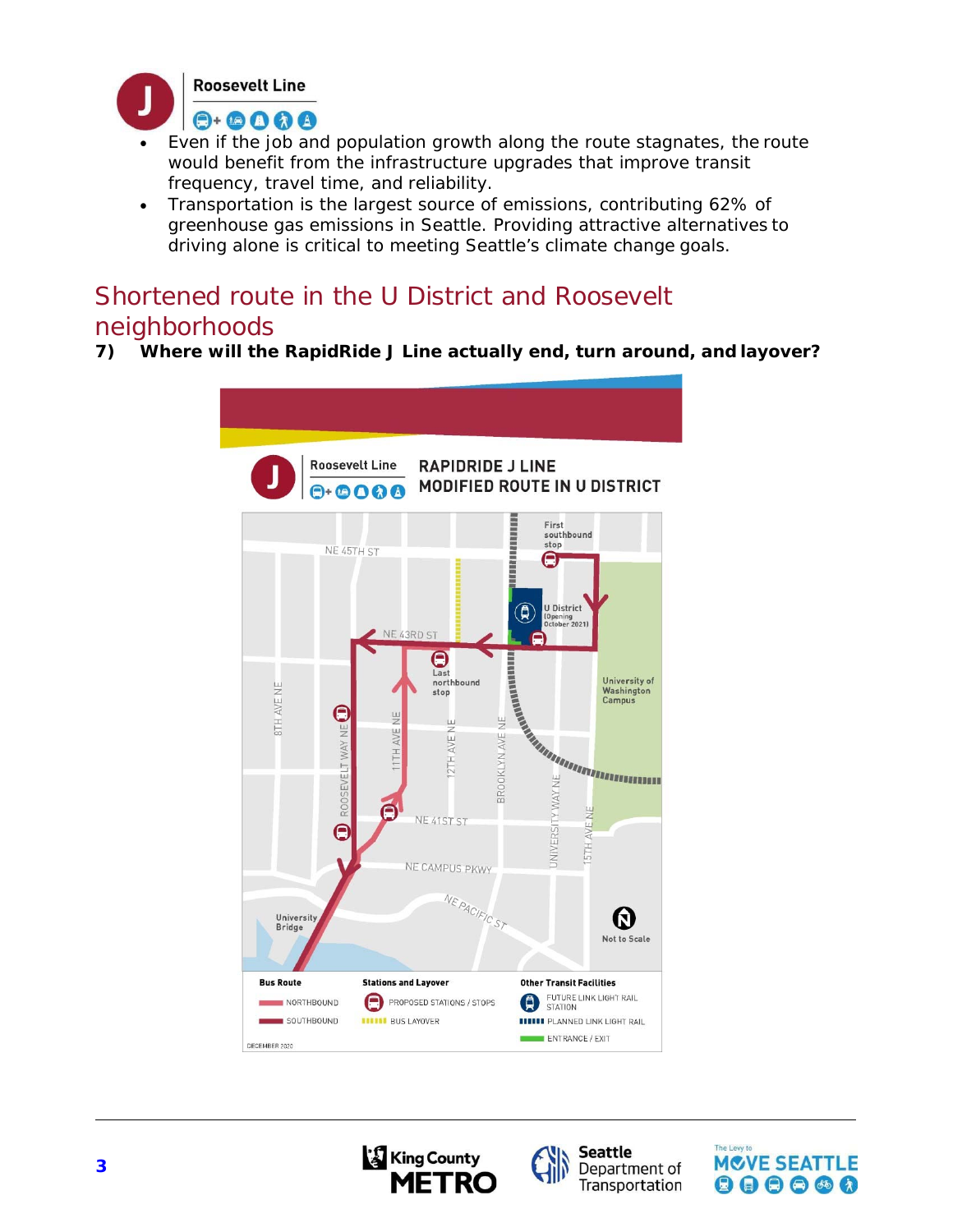

- The **last stop** when traveling northbound on the modified route is near the NE 43rd St and 12th Ave NE intersection, one block from the U District Linklight rail station.
- The modified route plans to use the **layover** that will be implemented as part of the North Link Connections restructure in September 2021. The layover is on 12th Ave NE between NE 43rd St and NE 45th St.
	- o **What is a layover?** After finishing a trip, King County Metro buses often wait for a few minutes before starting their next trip. These planned layovers are important. They help buses start their next trips on time. Layovers also allow bus operators to take necessary breaks, helping them stay alert behind the wheel.
- The modified route plans to **turn around** and start its southbound service on NE 45th St after laying over on 12th Ave NE.

#### **8) Does this mean RapidRide J line will never be extended to Roosevelt as originally planned?**

At this time there is no budget or plan to do so, but the option does remain open to extend this project further north in future years if additional funding becomes available. You'll still be able to take the Route 45, 67, and 73 bus between the Roosevelt and U District Link light rail stations. You can learn more about north end transit connects on King County Metro's North Link Connections Mobility Project website.

#### **9) Why is the last northbound station one block away from the U District Link light rail station?**

We tried to balance getting the northbound route as close to the U District station and University of Washington campus as possible while balancing capital and operational considerations. For example, the operational improvements are expected to improve reliability and reduce the time for the bus to travel which will offset the additional time it would take to reach your final destination. With the North Link Connections restructure, several other transit routes will also connect more directly to campus, some of which will share stops with the RapidRide J Line to streamline transfers. For example, route 372, which people often use to travel through campus, will share the RapidRide J Line stops on NE 43rd St and NE 45th St. Route 49 will have a connection just south of the University Bridge and follow the 15th Ave NE/Campus Pkwy alignment without first going up to U District Link light rail station This map highlights some options; you can also learn more on King County Metro's North Link Connections Mobility Project website.





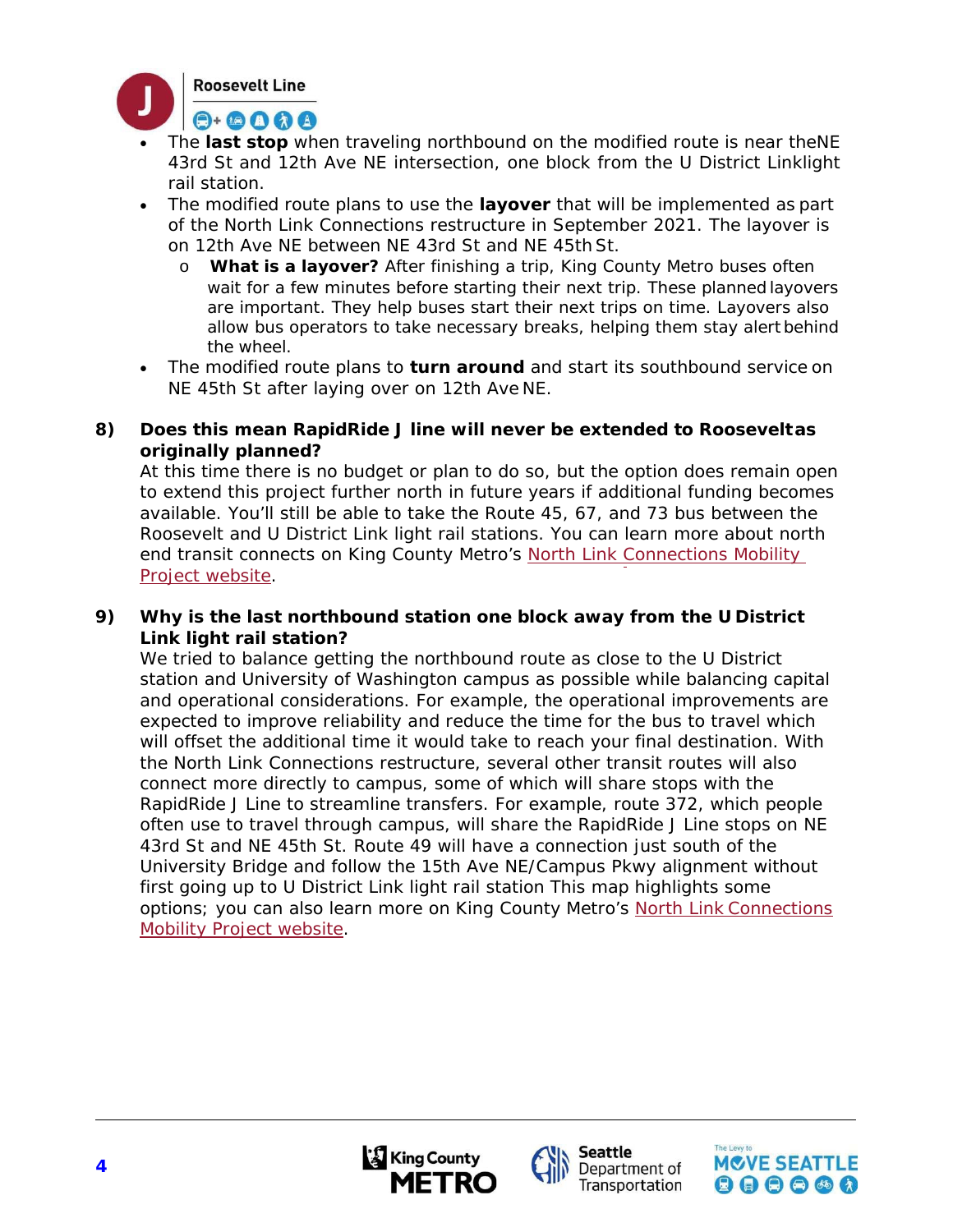

For context, we considered several capital and operational tradeoffs, including:

- The NE 43rd St improvements currently under construction will provide improved connections for people walking or riding their bike to the UW campus. The U District station will also offer convenient bike storage. We also plan to expand on the upgrades currently underway around the U District station further west along NE 43rd St as part of the RapidRide J Line project, to make it easier to walk and bike along NE 43rd St from the last northbound station to Link and the University of Washington campus.
- Once the U District Link light rail station opens in 2021, NE 43rd St will be westbound only at Brooklyn Ave NE, providing an improved pedestrian and bike environment with less car traffic.
- The RapidRide J Line is a trolley route that relies on overhead wires, which limits potential routing options.
- The U District Link station allows the RapidRide J Line to share a layover location on 12th Ave NE that will be implemented in 2021 as part of the North Link Connections restructure. Sharing this layover location with other routes minimizes the impact on parking, other modes of travel, and local businesses. Planned layovers where King County Metro buses wait for a few minutes before starting their next trip help buses start their next trips on time. Layovers also allow bus operators to take necessary breaks, helping them stay alert behind the wheel.
- Extending northbound service to the southbound stations planned on NE 45th St and at the U District Link light rail station would require buses to circle the Link station to access the layover location, which would add to traffic congestion, reduce the RapidRide J Line frequency because of increased operational costs, and make it significantly more challenging for the RapidRide J Line to stay on schedule.

*Continues on next page.*



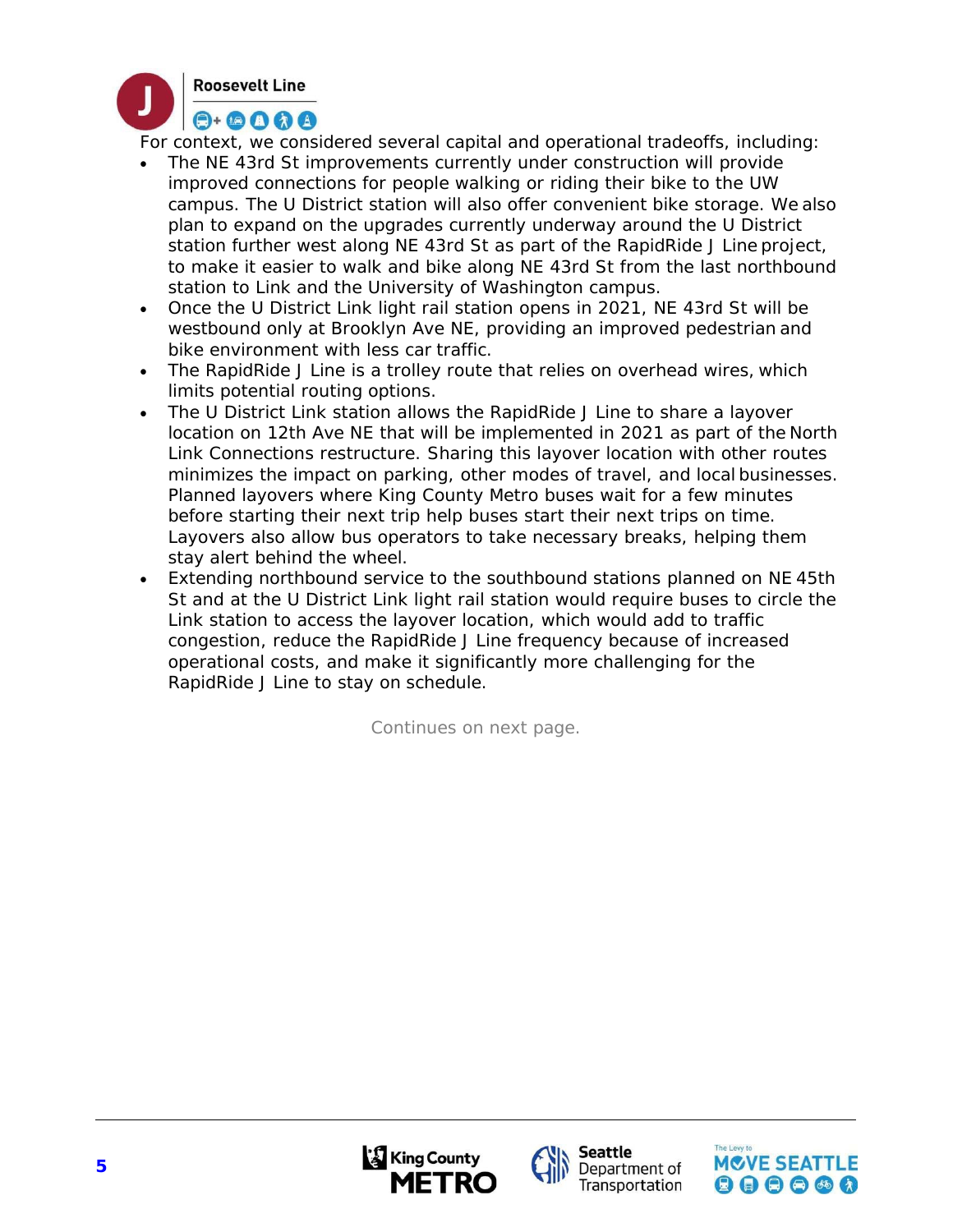

**10) What are my alternative transit options in Roosevelt now that the RapidRide J Line will endnear the U District Link light rail station?** 

There are other transit alternatives in the Roosevelt neighborhood that connect to the RapidRide J Line and the U District Link light rail station, providing options for transit riders in this area.

The originally planned RapidRide J Line route ran parallel to Link light rail between the Roosevelt and U District stations. Riders can use Link light rail to travel directly downtown or transfer to RapidRide J line at the U District station for access to Eastlake and South Lake Union.

King County Metro also plans to implement network changes through the North Link Connections restructure in September 2021 to improve local transit connections to Link light rail. The revised network offers a couple of alternatives for riders between the Roosevelt and U District Link light rail stations, including:

- **Route 45** | Provides a frequent, all-day connection between Roosevelt and U District stations via University Way NE.
- **Route 67** | Provides frequent, all-day transit options between the two stations via Roosevelt Way NE and 11th/12th Ave NE.
- **Route 73** | Provides local service between the two stations along 15th Ave NE, Roosevelt Way NE, 12th Ave NE, and University Way NE.

Route 361 will also provide a connection between Northgate and South Lake Union during peak hours.

The RapidRide J Line will further improve transit connections to the Eastlake and South Lake Union neighborhoods with the Roosevelt neighborhood and University District.

With the North Link Connections restructure, several ERIC other transit routes will also connect more directly to  $\frac{1}{2}$ campus, including 44, 48, 49, 65/67, 75, and 372.

Several of these routes will share stops with the RapidRide J Line to helpstreamline transfers.







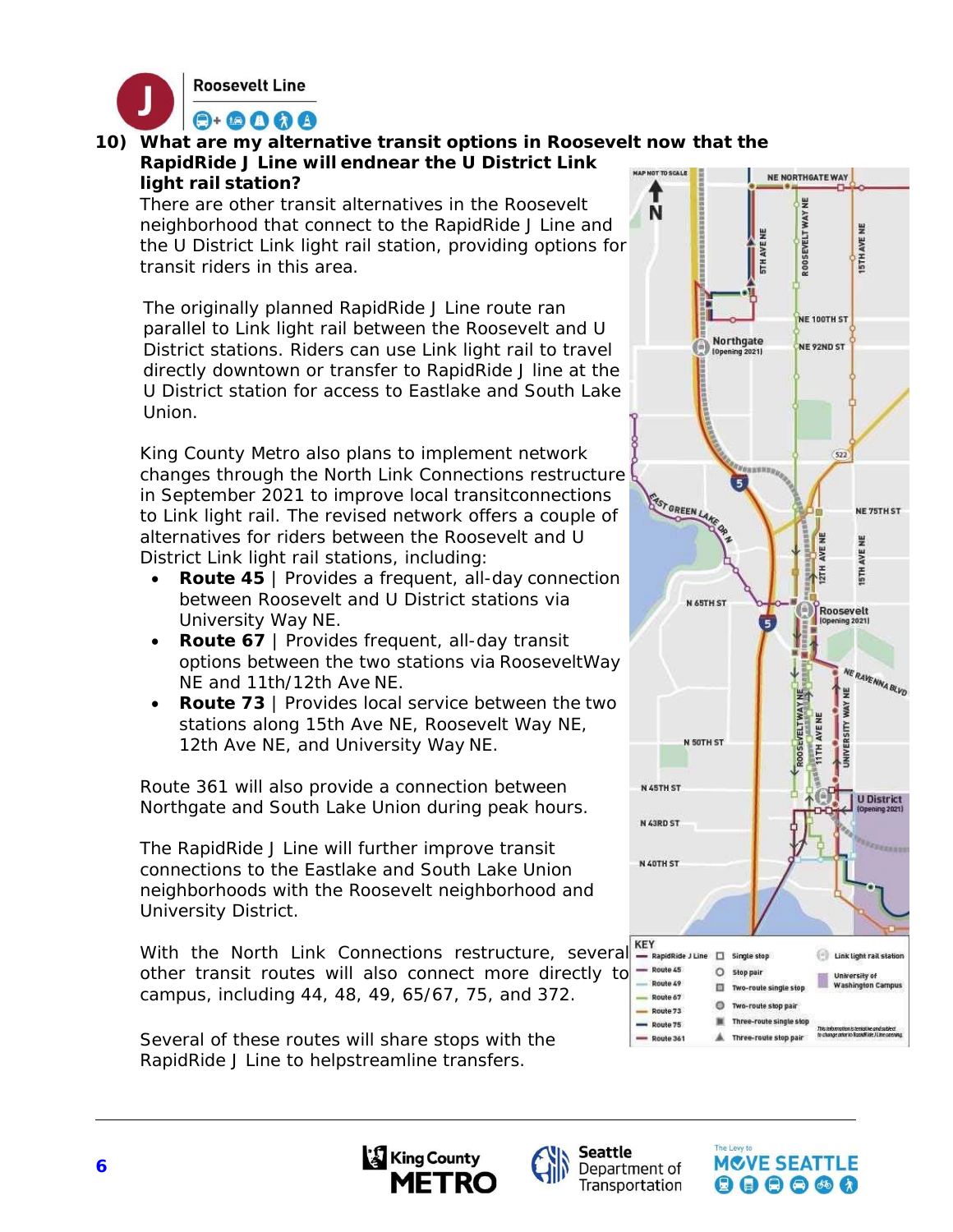

*\* King County Metro implements service revisions every six months to improve service. There may be minor revisions to some of these routes before the RapidRide J Line opens. As the overall transit system evolves, we'll continue to refine RapidRide J Line's connections to other routes.* 

#### **11) Why not continue to use the revised route 70?**

King County Metro plans to implement network changes through the North Link Connections restructure in September 2021 when the three new Link light rail stations open in north Seattle. When RapidRide J Line service starts, it would replace the revised Route 70.

The modified RapidRide J Line deviates from the revised Route 70 to travel along Roosevelt Way NE and 11th Ave NE. We chose to keep this consistent with the original RapidRide J line because it is:

- Consistent with community expectations and input over the last several years on the RapidRide J Line as well as Seattle and King County Metro's long-term planning, including the Transit Master Plan and Metro Connects.
- Consistent with existing grant funding for the project.
- Forward compatible by keeping the option open to extend the RapidRide J Line to the Roosevelt Link light rail station in future years if additional funding resources become available.

The RapidRide J Line will also improve transit speed and reliability by avoiding some of the congestion and additional turns along NE Campus Pkwy and 15th Ave NE. Each signal a bus passes through increases the over travel time and unpredictability. North of the University Bridge, the proposed RapidRide J Line only goes through two signals north, while the modified Route 70 goes through seven.

The RapidRide J Line also plans to add stations at NE 41st St and Eastlake Ave NE. Compared to Route 70, this would add about an additional 4 minutes for students walking to the dorms along NE Campus Pkwy or for anyone who wants to use the pedestrian overpass on 15th Ave NE.

With the North Link Connections restructure, several other transit routes will provide service more directly to campus, some of which will share stops with the RapidRide J Line to streamline transfers.

King County Metro can't implement the U District portion of the RapidRide J Line route now instead of the revised Route 70 because the RapidRide J Line would require additional capital improvements, like overhead trolley wire, and the project is pending environmental approval. In the meantime, the revisions to Route 70 improve access to the U District Link light rail station by using existing infrastructure and adding a new stop on NE 43rd Street at Brooklyn Avenue NE.





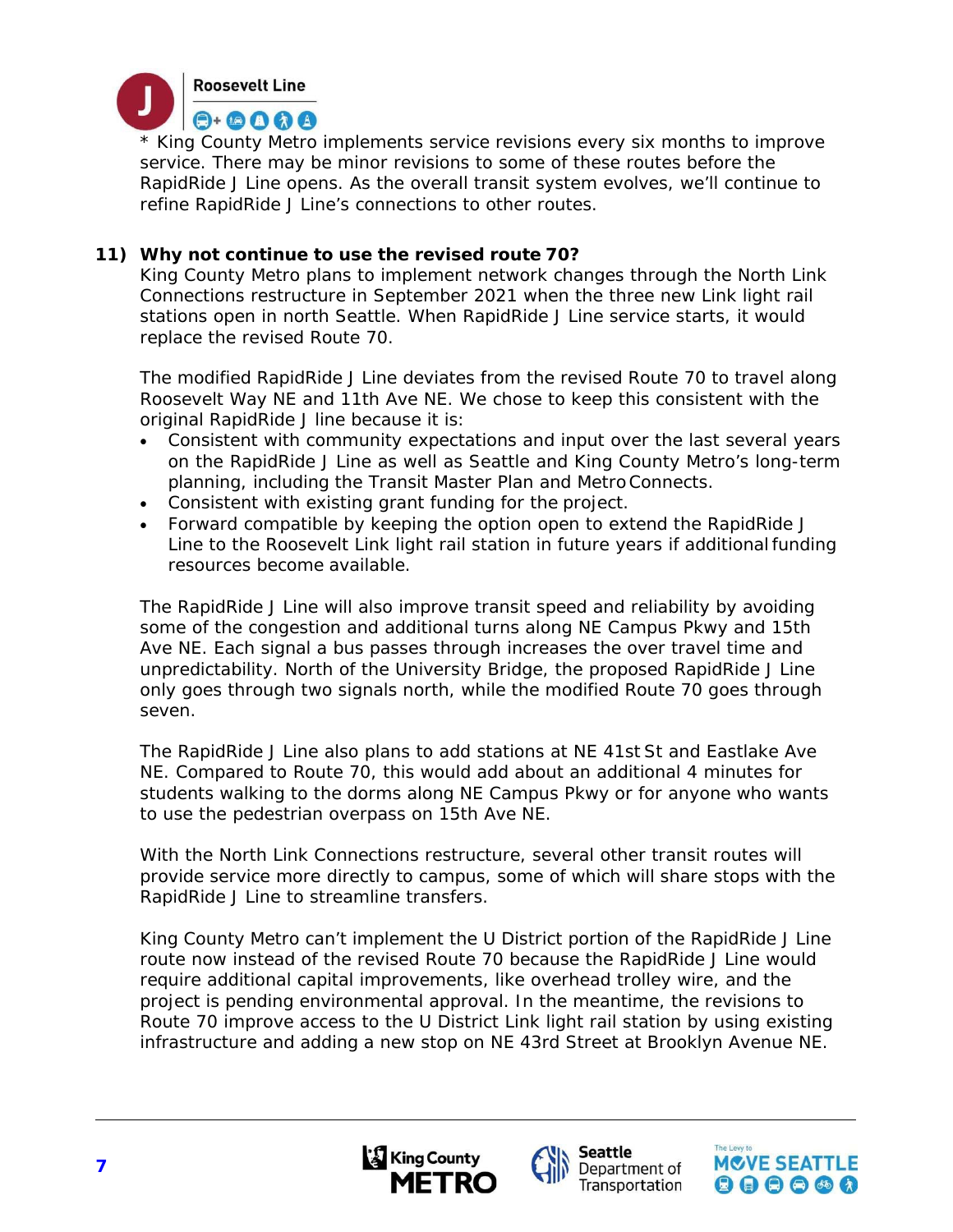

#### **12) Will there be additional construction and upgrades on NE 43rd St for the RapidRide J Line?**

With the U District Link light rail station opening in 2021, several projects are upgrading NE 43rd St to improve connections for people walking or riding their bike to the station and University of Washington campus. In addition to repaving and upgrading sidewalks with ADA ramps, these projects are adding protected bike lanes on NE 43rd St and installing secure bike storage at the U District station. To improve traffic flow, we are also converting NE 43rd St to westbound only traffic between 15th Ave NE and Brooklyn Ave NE, with transit only between University Way NE - "The Ave" - and Brooklyn Ave NE.

#### **13) Projects upgrading NE 43rd St include the:**

- NE 43rd Street Improvements project
- 12th Ave NE and NE 43rd St Paving project
- Sound Transit U District Link light rail station project





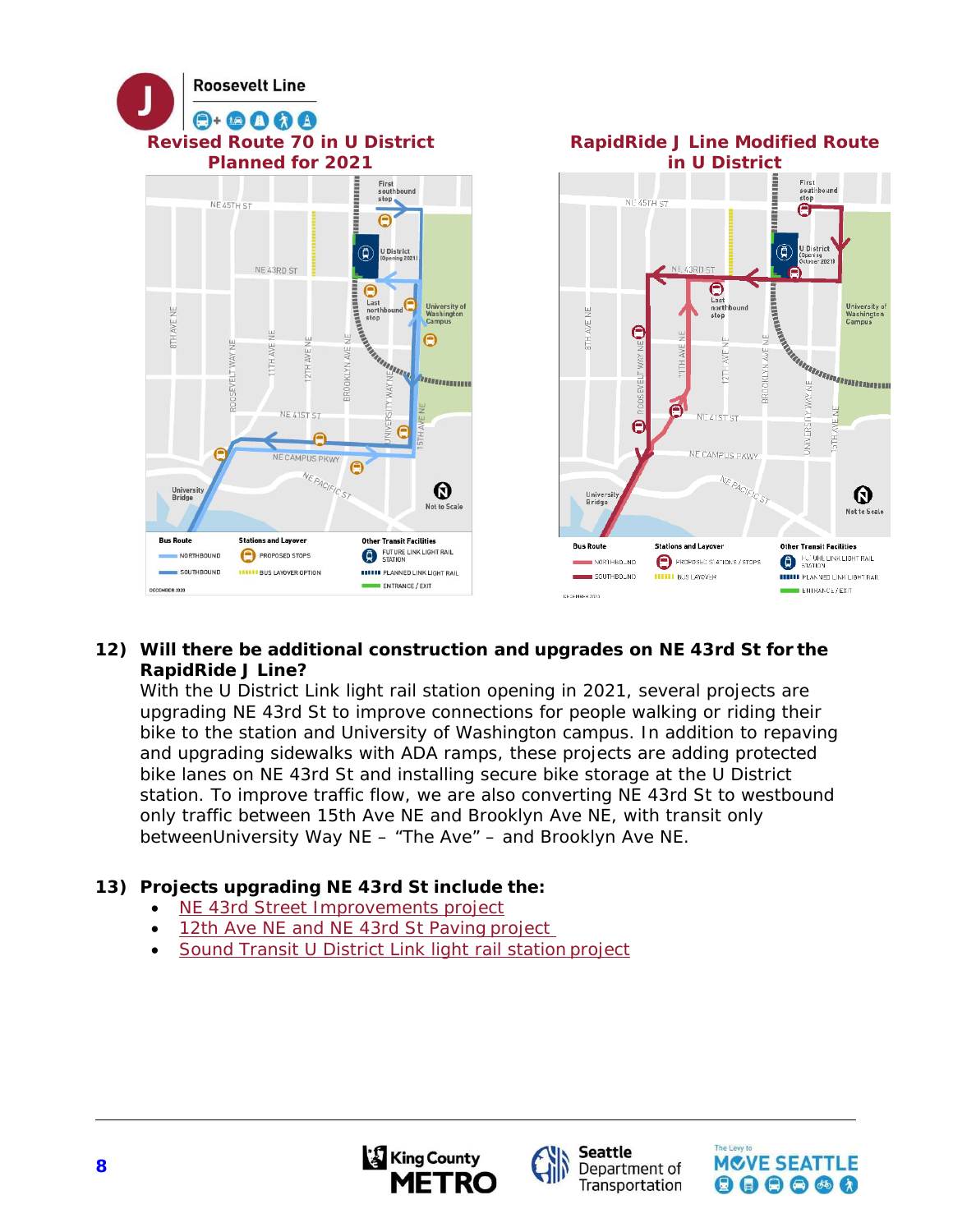

RapidRide J Line will harness and expand on existing plans to upgrade NE 43rdSt between Roosevelt Way NE and 12th Ave NE, including:

- **Add new pavement** on NE 43rd St between Roosevelt Way NE and 12th Ave NE and continuing down 11th Ave NE to NE Campus Pkwy.
- **Extend the protected bike lanes** on NE 43rd St and add northbound protected bike lanes on 11th Ave NE down to the University Bridge.
- **Upgrade the intersections with ADA ramps** to improve accessibility.
- **Evaluate the sidewalk and lighting conditions** to see if upgrades are needed to improve accessibility and safety for people walking.
- **Extend the Overhead Contact System (OCS)**, the overhead trolley wire that will allow the RapidRide J Line to run on electricity.
- **Modify the existing traffic signal at 11th Ave Ne and NE 43rd St** to support the trolley wire and analyze if a dedicated phase for people biking would be beneficial.
- **Evaluate adding a traffic signal at Roosevelt Way NE and NE 43rd St.**  Analyze if this will make it easier for buses to turn left onto Roosevelt Way NE as well as improve the experience for people walking and biking.

#### **14) How many buses per hour will be stopping along 43rd and at the U District Station?**

During peak hours (from  $7 - 9$  AM and  $4 - 6$  PM weekdays), RapidRide J Line will arrive every 7.5 minutes. This means up to 8-10 RapidRide J Line buses will stop along NE 43rd St at the U District Station per hour. Following the North Link Connections restructure, several bus routes will also travel along NE 43rd St.

King County Metro's North Link Connections Mobility Project will improve bus connections to the three new Link light rail stations in 2021, so several other routes will also stop along NE 43rd St.

#### **15) Will the University Bridge openings cause the RapidRide J Line to be delayed?**

We analyzed the potential impact the University Bridge openings could have on the RapidRide J Line in the original Environmental Assessment. The University Bridge is not allowed to open during RapidRide J Line's peak hours  $(7 - 9)$  AM and 4 – 6 PM weekdays) except for rare situations that only occur a few times a year. The bridge opening typically takes up to 4.6 minutes, which the RapidRide J Line can make up for along the rest of the route. The bus only lane planned near the University Bridge will also help minimize the impact. Overall, the bridge openings will have a minor impact on RapidRide J Line's speed and reliability.



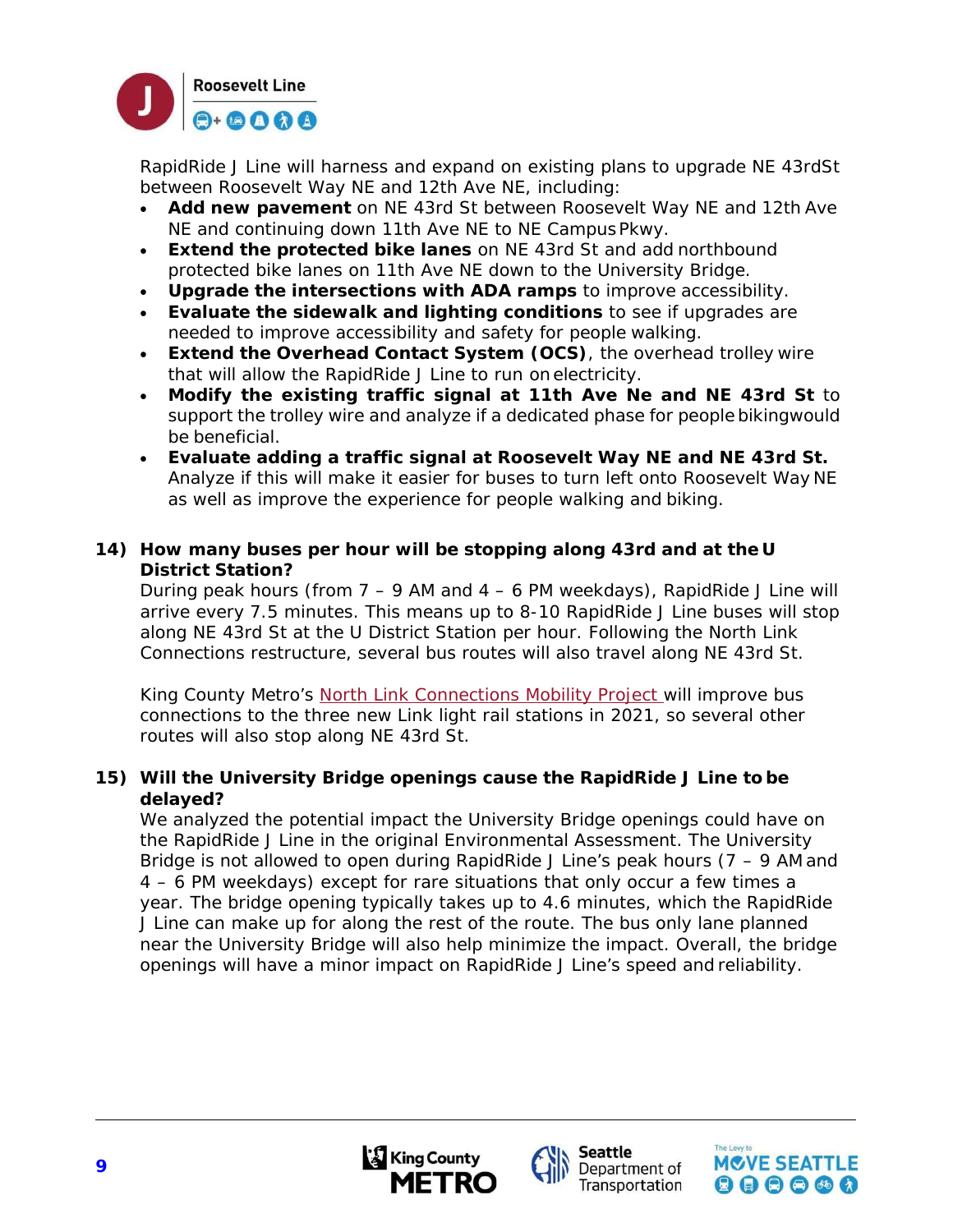

**16) When revising the RapidRide J Line did you consider terminating at Husky Stadium to provide better connections to the University of Washington Medical Center?** 

The original alignment to the Roosevelt Link light rail station was identified back in 2016. Shortening the RapidRide J Line to the U District Link light rail station is consistent with community input over the last several years, maintains grant funding, and keeps the option open to extend to the Roosevelt Link light rail station if additional funding becomes available in the future.

Rerouting the RapidRide J Line to Husky Stadium would have been a more significant change to the RapidRide J Line design. Link light rail and other transit routes also provide better access to Husky Stadium and the University of Washington Medical Center.

### Station/stop locations

**17) Will RapidRide J Line service come with increased fare enforcement along the route compared to the Route 70?** 

The use of all door boarding on RapidRide service usually comes with fare enforcement that is different from regular bus service.

Fare enforcement is currently suspended on all Metro bus service—including RapidRide service—at least through 2020. An update on this decision is expected soon. As part of the adopted 2021-2022 King County budget, Metro is exploring the relationship between safety, fare enforcement, policing, and its impact on equity. Metro is working with King County, the King County Sheriff's Office, cities, and community stakeholders to explore ways to provide safety, security and equity to all of our passengers.

When RapidRide J Line service starts in 2026, fare enforcement will likely look much different—both as part of the move from regular service to RapidRide service, and as part of Metro's reimagining of safety across the mobility network.

#### **18) Will you be updating any of the bus stops in the U District?**

Yes, we plan to install several new stations and upgrade some existing stops in the U District. We'll continue to study and refine the station designs as part of the Supplemental Environmental Assessment.

RapidRide stations have more amenities than a standard bus stop, including realtime arrival information, shelters, and alldoor boarding. We plan to install several new RapidRide stations in the U District:

- On Roosevelt Way NE near NE 41st St
- On 11th Ave NE near NE 41st St
- On Roosevelt Way NE near NE 42nd St







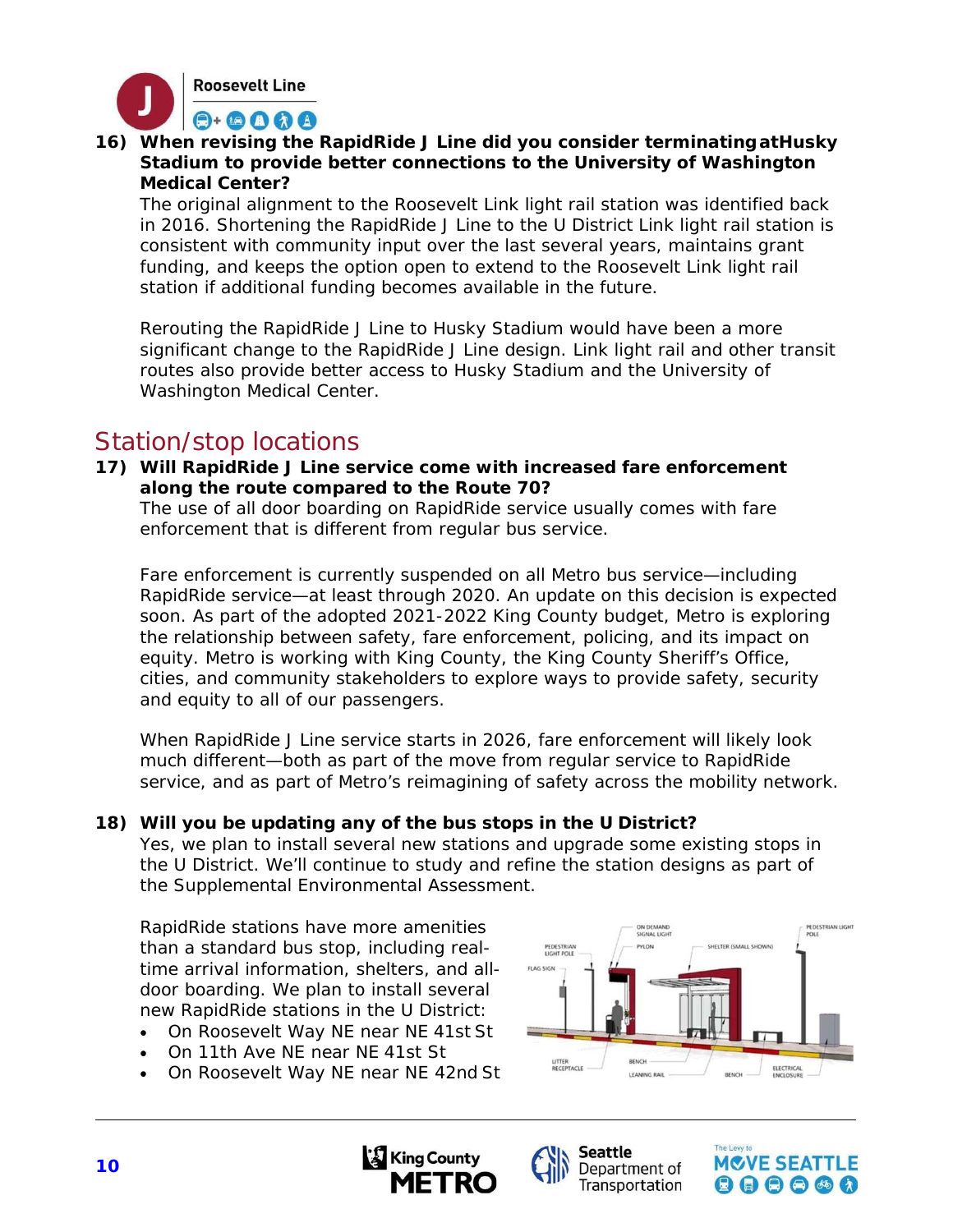

The last northbound stop on NE 43rd St near 12th Ave NE will likely just be a standard sign post with the route name because riders are only dropped off at this location. Since people aren't waiting for a bus, real-time arrival information and a shelter aren't necessary.

The first southbound stop on NE 45th St near University Way NE is an existing stop that currently relies on the adjacent building's overhang to shelter riders while they wait. There's limited space, so while we plan to add real-time arrival information, we likely won't be able to install all of the typical RapidRide stop amenities.

Sound Transit is currently installing the southbound stop at the U District Link light rail station, which will include some additional amenities. The revised route 70 will use this stop once King County Metro's North Link Connections Mobility Project is implemented in 2021. We're coordinating with Sound Transit and may upgrade this stop further when we construct the RapidRide J line.

#### **19) Why not shift the southbound stop on NE 45th St to the west so it's closer to the U District Link light rail station?**

This is an existing stop that will be served by several routes. We'll analyze the feasibility and impact of shifting the stop to the west, closer to Brooklyn Ave NE. If it's feasible from a technical and operational standpoint, then we'd work with not only riders, but also nearby residents and the Neptune Theater to discuss potential impacts and tradeoffs given the limited space.

**20) Will the RapidRide J line lengthen the southbound bus island on Roosevelt Way NE at NE 42nd St?** 

We're exploring whether improvements like lengthening the bus island are. needed at this stop. We've started analyzing this station as part of the Supplemental Environmental Assessment but may not get to that level of detail until the final design.

**21) How will people walking, biking, and riding transit interact at the upgraded RapidRide stations?** 

We'll refine the station plans during final design and each station may be slightly different.

Based on the current best practices, we'll likely route the protected bike lane behind the bus station to reduce conflicts between the bus and people biking. We



may also raise the protected bike lane at the station to encourage people biking to slow down. The bus shelter helps create a buffer between people biking and waiting for transit.





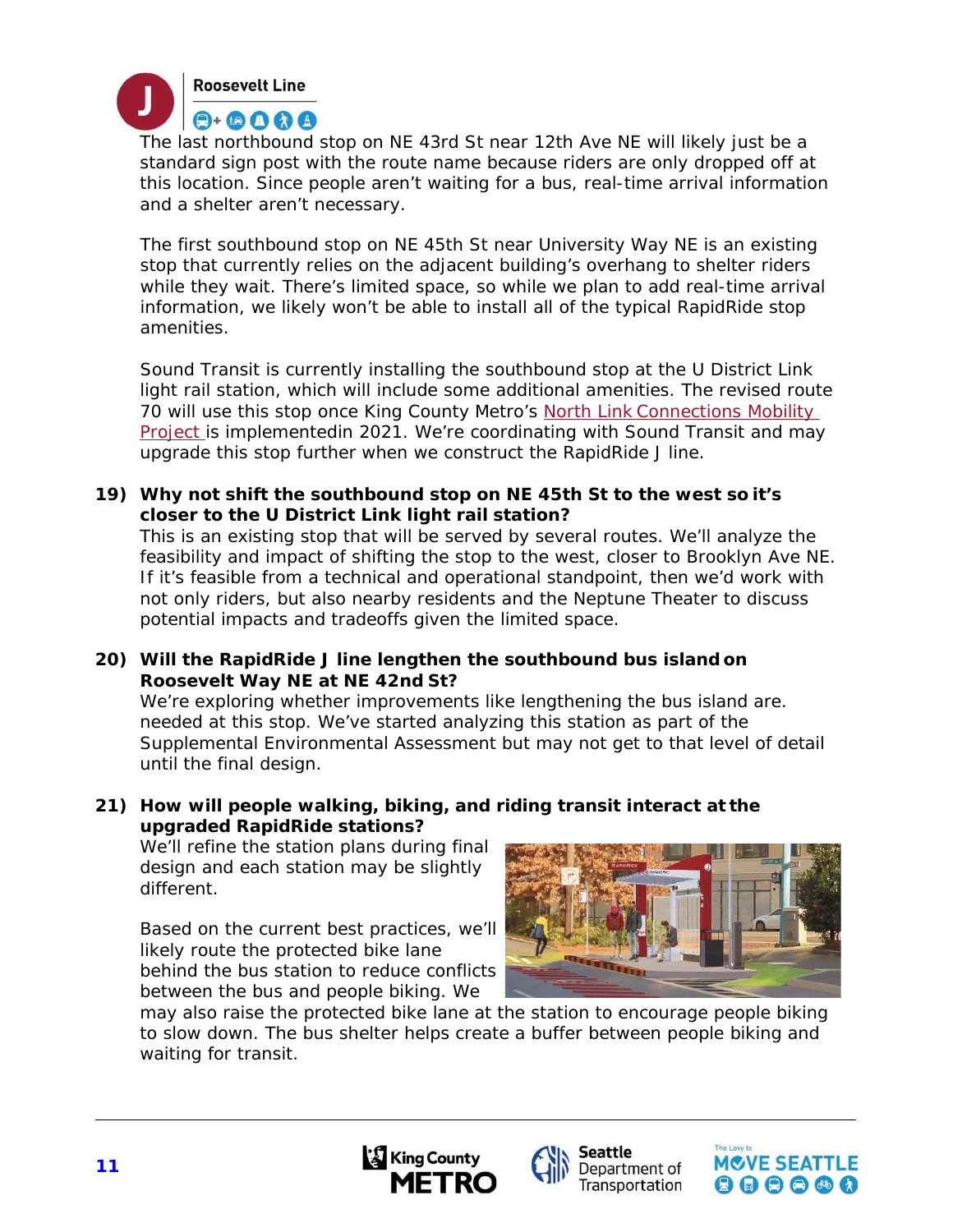

### **22) Will SDOT still install protected bike lanes in the U District?**

Yes, SDOT still plans to install protected bike lanes through RapidRide J Line and other projects on:

- 11th Ave NE from the University Bridge to NE 43rd St
- NF 43rd St

SDOT is still exploring several options to extend protected bike lanes on 11thAve NE to the Roosevelt Link light rail station as originally planned.

#### **23) Will the protected bike lane on 11th Ave NE be on the left or the right side of the street?**

The protected bike lane will be on the right hand (east) side of 11th Ave NE between the University Bridge and NE 43rd St.

If another project extends the protected bike lane farther north towards the Roosevelt Link light rail station, we'd decide then whether to shift the protected bike lane to the left side at NE 43rd St as shown in our preliminary plans.

Best practices for protected bike lanes are continuing to evolve locally as well as nationally. For example, we've heard some concerns about conflicts on Roosevelt Way NE between people walking and biking, particularly near bus stations. Seattle's latest Right-of-Way Improvements Manual recommends placing protected bike lanes on the left side for one-way streets with high- capacity rapid transit, such as RapidRide Roosevelt (RapidRide J Line). Locating the protected bike lane on the left:

- Improves safety for bicyclists by separating them from other modes and removing them from mixed traffic.
- Reduces the number of potential conflicts with cars at driveways and side streets compared to locating the protected bike lane on the right side.
- Maintains the greatest amount of parking on 11th and 12th Avenues NE.
- Optimizes connections to the Roosevelt Link light rail station for peoplebiking.

When the RapidRide J Line and protected bike lane were originally going to go all the way to the Roosevelt Link light rail station, we were planning to shift the protected bike lane from the left to the right side at NE 43rd St. Since the RapidRide J Line will now end at NE 43rd St, we're still planning to install the protected bike lane on the right (i.e., east) side of 11th Ave NE between the University Bridge and NE 43rd St.

**24) Will the project still install protected bike lanes on Eastlake Ave E?** Yes. As part of the RapidRide J Line project, SDOT still plans to install protected bike lanes on Eastlake Ave E, north of Fairview Ave N. As originally planned, we anticipate these protected bike lanes will open when RapidRide J Line service starts.





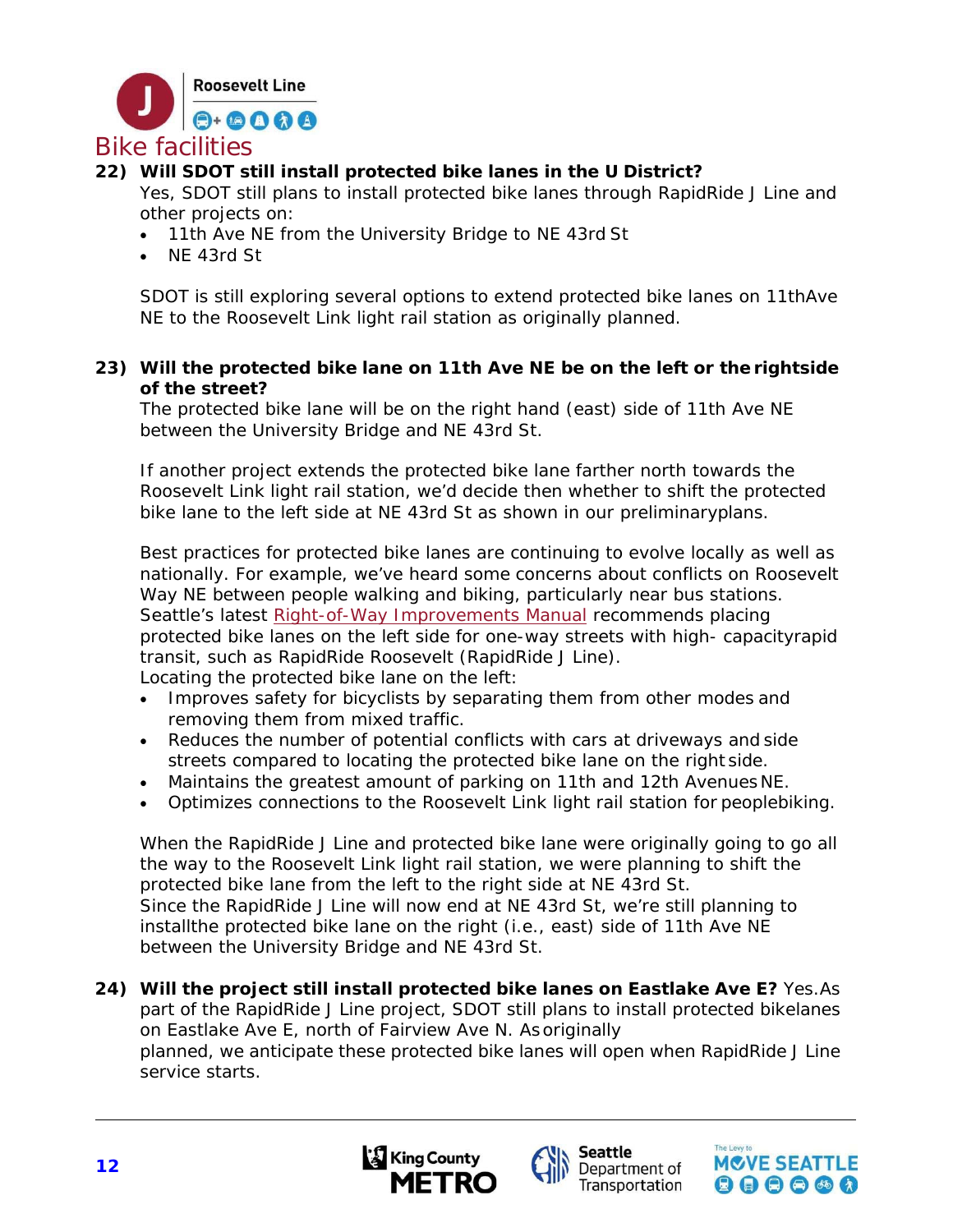

In response to community concerns we reviewed other bike facility and route options for the project. The one-way protected bike lanes on Eastlake Ave E provided the highest-quality bike facility. Even the least impactful bicycle route that passed the initial screening would still remove 250 spaces on Eastlake Ave E.

Separately, the Eastlake Avenue Protected Bike Lanes Project plans to install protected bike lanes farther south on Eastlake Ave E between Fairview Ave N and Stewart St. You can find the latest updates on the two phases of thisproject on the project page. Construction for Phase 1 of this project will begin assoon as spring 2021, in alignment with King County Metro's **Eastlake Layover Facility**. Phase 2 of the project, between Roy St and Fairview Ave N, is still in the early stages of design.

**25) Will the protected bike lanes reduce the width of the sidewalk?**  The RapidRide J Line project will typically not impact the sidewalk width. The sidewalk may be slightly narrower immediately behind some of the RapidRide J Line stations but will always be at least 3 feet wide and ADA accessible.

# Maintained route in Eastlake, South Lake Union, and Downtown neighborhoods

**26) Are there any updates on the parking mitigation strategies in Eastlake?**  We know many community members are eager to advance the parking mitigation strategies and for responses to your comments on the original Environmental Assessment. Responses to the 400 comments we received on the original Environmental Assessment and any new comments received on the Supplemental Environmental Assessment will be responded to in the environmental determination.

To minimize potential delays, SDOT issued a Request for Qualifications (RFQ) in summer 2020 and selected a final design consultant in fall 2020. Once the environmental determination is issued, we can move more quickly to refine the project design and advance key community considerations like parking mitigation strategies including supporting shared parking, relocating load zones, and updating Restricted Parking Zone (RPZ) 8.

#### **27) Given the updated timeframe, will Eastlake Ave E be repaved in advance of the project?**

We've considered whether to repave Eastlake Ave E sooner. That would expand the overall construction timeframe and impacts on nearby businesses and residents though because there would be construction for the paving and then additional construction for the RapidRide J Line. At this point, we're still planning to complete the paving along Eastlake Ave E during RapidRide J Line construction, which could start as soon as 2023. To avoid rework, minimize costs, and limit the impact on the community we typically try to do the deepest work first. In Eastlake, the water main upgrade is deeper than repaving.